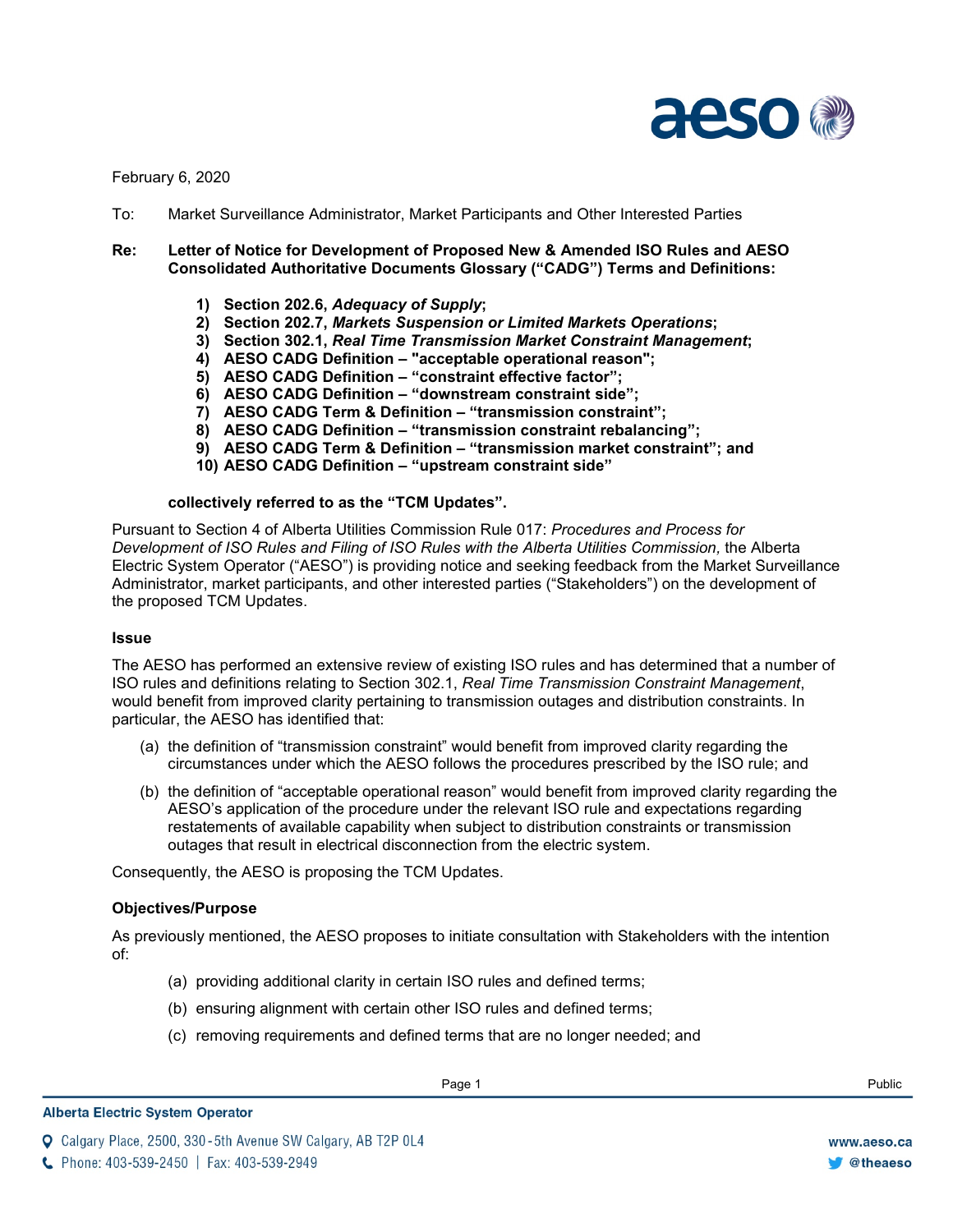

(d) making minor administrative amendments and enhancing alignment with AESO drafting principles.

# **Background**

The AESO originally developed the proposed TCM Updates in conjunction with the capacity market. Despite the cancellation of the capacity market, the AESO was of the opinion that the TCM Updates were still important and in a [letter d](https://www.aeso.ca/assets/Uploads/LoN-for-Development-of-Transmission-Constraints-EAS.pdf)ated November 28, 2019, the AESO provided Stakeholders notice of, and requested feedback on, its proposal to proceed with an application to the Alberta Utilities Commission ("AUC") for approval of proposed new and amended ISO rules and associated defined terms that were entirely reflected in the proposed TCM Updates. Stakeholder feedback expressed concerns with the AESO's proposal and highlighted the need for further consultation.

In response, the AESO is initiating a separate and new consultation process by issuing this letter pursuant to AUC Rule 017.

### **Proposed Consultation and Timeline**

The AESO is of the opinion that scope of the issues identified is relatively minimal. The AESO is therefore targeting completion of all Stakeholder consultation for the TCM Updates by the beginning of Q2 2020. The AESO proposes Stakeholder consultation on the development of the proposed TCM Updates by way of a written process as follows:

- 1) February 2020 the AESO to post drafts of the proposed TCM Updates for written comment;
- 2) March 2020 the AESO to provide 3 weeks for Stakeholders to submit written comments on drafts of the proposed TCM Updates;
- 3) April 2020 the AESO to post all written comments from Stakeholders and to provide the AESO's written responses to Stakeholder comments; and
- 4) April 2020 the AESO to submit an application to the AUC for approval of the proposed TCM Updates.

#### **Stakeholder Comments**

Stakeholders may submit:

- (i) written comments;
- (ii) a notice of intent to participate in consultation; and
- (iii) comments on the form of consultation.

The AESO has posted, on the **AESO website**, any data, analyses, or other material that the AESO considers to be relevant to the development of the proposed TCM Updates.

Please use the attached *Stakeholder Comment Matrix – Development of Proposed ISO Rule* when submitting comments to the AESO. Stakeholders should ensure that comments provided represent all interests within their organization.

The deadline for Stakeholders to provide comments on this Letter of Notice is February 21, 2020, to rules comments@aeso.ca. Adherence to deadlines is essential to the integrity of the comment process, and as such, the AESO may choose not to consider any Stakeholder comments received after the deadline.

The AESO will publish all Stakeholder comments, received by the deadline, on the AESO website on February 25, 2020.

If no comments are received by the AESO regarding the proposed TCM Updates, the AESO will post the proposed TCM Updates for written consultation.